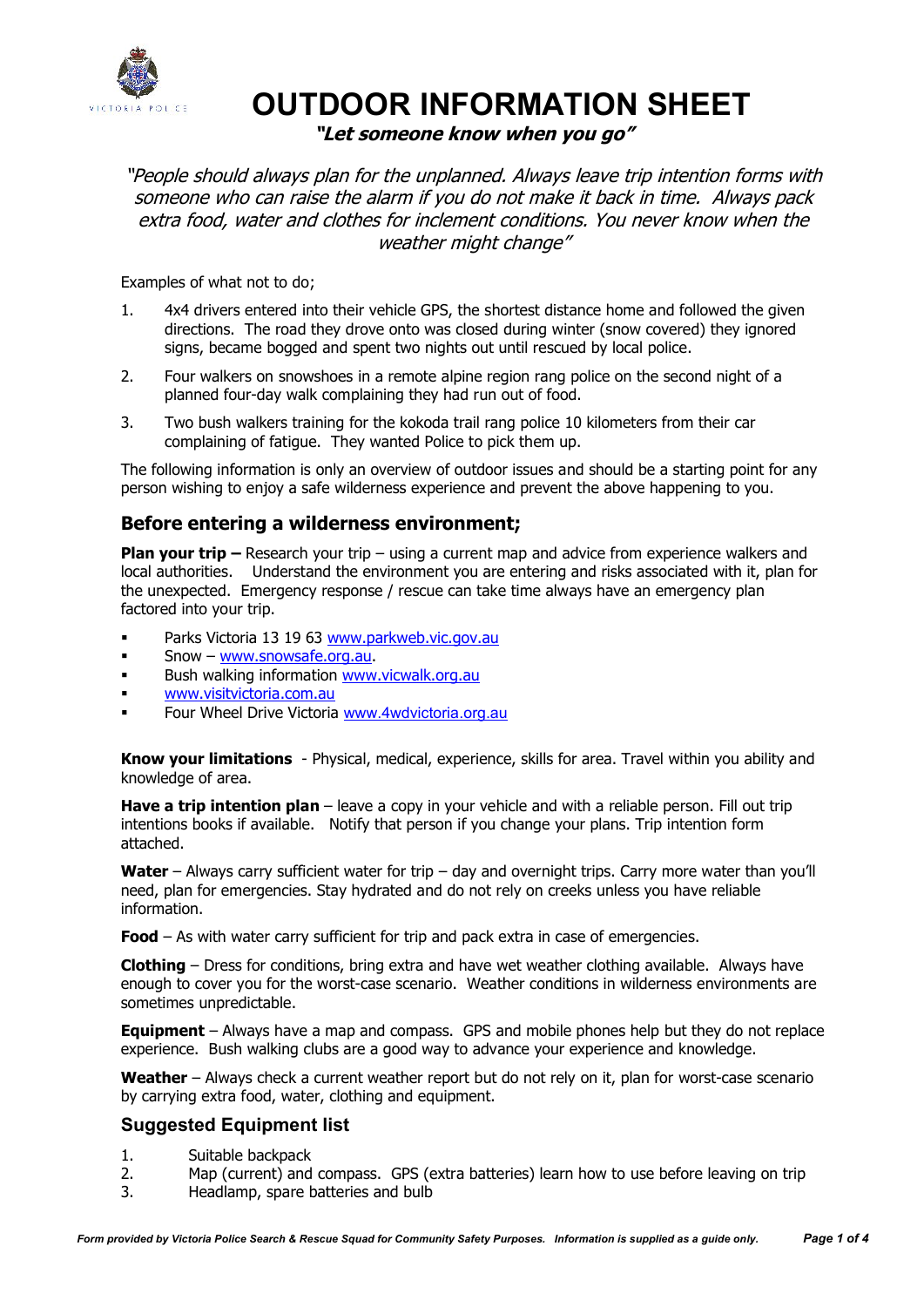- 4. Whistle
- 5. Correct clothing Seek advice outdoor stores, bush walking clubs.
- 6. Extra clothing
- 7. Extra food and water
- 8. Have correct footwear wear in before long bush walks
- 9. Water proof matches and container
- 10. Candle / fire starter
- 11. Pocket knife
- 12. First aid kit individual and group.
- 13. Tent or bivvy bag
- 14. Large rubbish bag for emergency shelter and keeping equipment dry in you pack
- 15. Note book and pencil
- 16. Sunglasses / sun hat / sunscreen
- 17. Mobile phone Be aware it will not always have coverage.
- 18. Emergency Position Indicating Beacon EPIRB 406 http://beacons.amsa.gov.au
- 19. Senses of adventure but know your limitations.

## *Common factors which contribute to persons being lost*

#### **(There is usually a combination of the below factors which result in problems occurring)**

- **1. Planning,** Lack of planning or no planning of trip
- **2. Terrain**, hazards such as cliffs, rivers which may delay or cause injury
- **3. Weather**, poor weather in area of search, hypothermia or hyperthermia
- **4. Equipment,** poor Equipment failure of or inappropriate for area
- **5. Ability,** Over confidant skill ability not proven for particular terrain
- **6. Decision-making,** lack of leadership within party leading to poor decisions. Once lost walking in one direction believing they will come across civilization eventually
- **7. Fatigue**, leading to poor decisions or injury
- **8. Physical ability**, poor physical condition
- **9. Lack of food or water**, contributing to fatigue and poor decision making
- **10. Medical,** preexisting or accident during trip
- **11. <b>Technology**, over reliance in technology EG GPS flat batteries / mobile phones no coverage
- **12. Underestimating route**, causing delay and/or unable to identify terrain hazards
- **13. No map / compass**, contributing to disorientation of person/s

## **WHAT TO DO IF LOST**

- Stop and think. Stay calm
- Recheck navigation and map
- Re track steps a short distance may assist. Locate your last known point if possible
- Gain some height may assist in orientation
- If above does not help STAY WHERE YOU ARE.
- Find shelter stay warm and dry.
- Attempt to make your position visible to searchers land and air. E.g. fire or bright clothing in open area that can be seen by air searches.
- If you are in a group stay together, never separate.
- Be aware it can take a considerable time for rescuers to reach you so your priority is to remain warm and dry, ration your food and water if necessary.

# **If you are lost or require help call 000**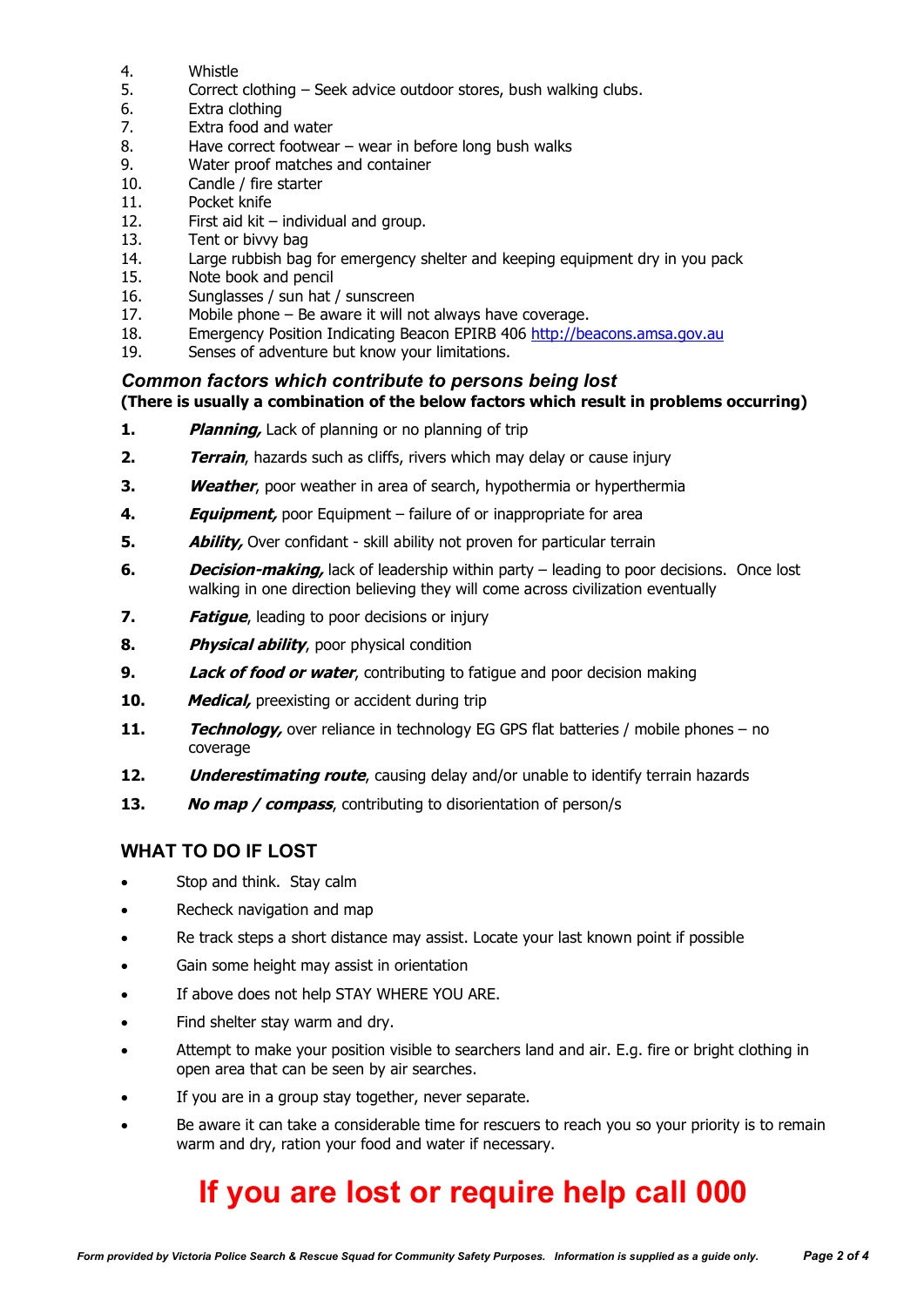

# **TRIP INTENTIONS FORM**

# **This form could save your life…**

# **Fill it out before you leave home and ALWAYS leave it with someone reliable.**

#### **How to use this form…**

Complete the relevant details on this form and leave it with a reliable friend, family member or responsible authority. The contact person you nominate will raise the alarm if you haven't returned and/or contacted them by the time indicated on the form.

| <b>Reporting Person</b>                                                                                          |                                                                                     |  |  |  |  |  |  |
|------------------------------------------------------------------------------------------------------------------|-------------------------------------------------------------------------------------|--|--|--|--|--|--|
| Name                                                                                                             | <b>Street Address</b>                                                               |  |  |  |  |  |  |
|                                                                                                                  |                                                                                     |  |  |  |  |  |  |
| Telephone/s                                                                                                      | Role (Organiser, Professional Staff, Group Leader, Instructor)                      |  |  |  |  |  |  |
|                                                                                                                  |                                                                                     |  |  |  |  |  |  |
| Don't forget - the Reporting Person MUST notify the Contact Person ASAP on return, or if delayed                 |                                                                                     |  |  |  |  |  |  |
| <b>Contact Person</b>                                                                                            |                                                                                     |  |  |  |  |  |  |
| Name                                                                                                             | <b>Street Address</b>                                                               |  |  |  |  |  |  |
|                                                                                                                  |                                                                                     |  |  |  |  |  |  |
| Telephone/s                                                                                                      | Nominated Search & Rescue Notification<br>Time/Date (if applicable)                 |  |  |  |  |  |  |
| Note - Police WILL NOT initiate a search unless notified by the Contact Person.                                  |                                                                                     |  |  |  |  |  |  |
|                                                                                                                  |                                                                                     |  |  |  |  |  |  |
| <b>Activity</b>                                                                                                  |                                                                                     |  |  |  |  |  |  |
| <b>SCUBA Diving</b><br><b>Bushwalking</b><br>$\Box$<br>Ω                                                         | Climbing / Rappelling<br>$\Box$                                                     |  |  |  |  |  |  |
| Flying<br>Angling<br>0<br>□                                                                                      | Hunting<br>□                                                                        |  |  |  |  |  |  |
| Photography<br><b>Boating</b><br>0<br>Ш                                                                          | Prospecting<br>□                                                                    |  |  |  |  |  |  |
| Four Wheel Driving<br>Kayaking<br>$\Box$<br>□                                                                    | <b>Cross Country Skiing</b><br>$\Box$                                               |  |  |  |  |  |  |
| <b>Trail Bike</b><br>Canoeing<br>□<br>□                                                                          | Backcountry Skiing/Snowboarding<br>$\Box$                                           |  |  |  |  |  |  |
| $\Box$<br>Rafting<br>$\Box$<br>Mountain Biking                                                                   | $\Box$                                                                              |  |  |  |  |  |  |
| Others with me are                                                                                               |                                                                                     |  |  |  |  |  |  |
|                                                                                                                  | <b>Contact Telephone/s</b><br><b>Passenger</b><br><b>Professional</b>               |  |  |  |  |  |  |
| 1                                                                                                                | $\Box$ Participant<br>□ Staff / Leader                                              |  |  |  |  |  |  |
|                                                                                                                  | <b>Contact Telephone/s</b>                                                          |  |  |  |  |  |  |
| 2                                                                                                                | <b>D</b> Passenger<br><b>Professional</b><br>$\Box$ Participant<br>□ Staff / Leader |  |  |  |  |  |  |
| <b>Contact Telephone/s</b>                                                                                       |                                                                                     |  |  |  |  |  |  |
| 3                                                                                                                | <b>Passenger</b><br><b>Professional</b><br>□ Staff / Leader<br>$\Box$ Participant   |  |  |  |  |  |  |
|                                                                                                                  |                                                                                     |  |  |  |  |  |  |
| <b>Contact Telephone/s</b><br><b>Passenger</b><br><b>Professional</b><br>4                                       |                                                                                     |  |  |  |  |  |  |
|                                                                                                                  | $\Box$ Participant<br>□ Staff / Leader                                              |  |  |  |  |  |  |
| For extra names use an additional form or attachment. Remember medical considerations; allergies, recent/current |                                                                                     |  |  |  |  |  |  |
| illness, medication, dose, quantity on hand, duration, result without, student medical plan, etc.                |                                                                                     |  |  |  |  |  |  |
| Trip Intentions Indicated map used and camp references will assist potential searchers.                          |                                                                                     |  |  |  |  |  |  |
|                                                                                                                  |                                                                                     |  |  |  |  |  |  |
| Day 1 (Date)                                                                                                     | <b>Additional Days</b>                                                              |  |  |  |  |  |  |
|                                                                                                                  |                                                                                     |  |  |  |  |  |  |
| Day 2                                                                                                            |                                                                                     |  |  |  |  |  |  |
|                                                                                                                  |                                                                                     |  |  |  |  |  |  |
| Day 3                                                                                                            |                                                                                     |  |  |  |  |  |  |
|                                                                                                                  |                                                                                     |  |  |  |  |  |  |
| Day 4                                                                                                            |                                                                                     |  |  |  |  |  |  |
|                                                                                                                  |                                                                                     |  |  |  |  |  |  |
| Day 5                                                                                                            |                                                                                     |  |  |  |  |  |  |
|                                                                                                                  |                                                                                     |  |  |  |  |  |  |
| Consider escape plans. Indicate whether planned school activity, outdoor recreational activity or other.         |                                                                                     |  |  |  |  |  |  |